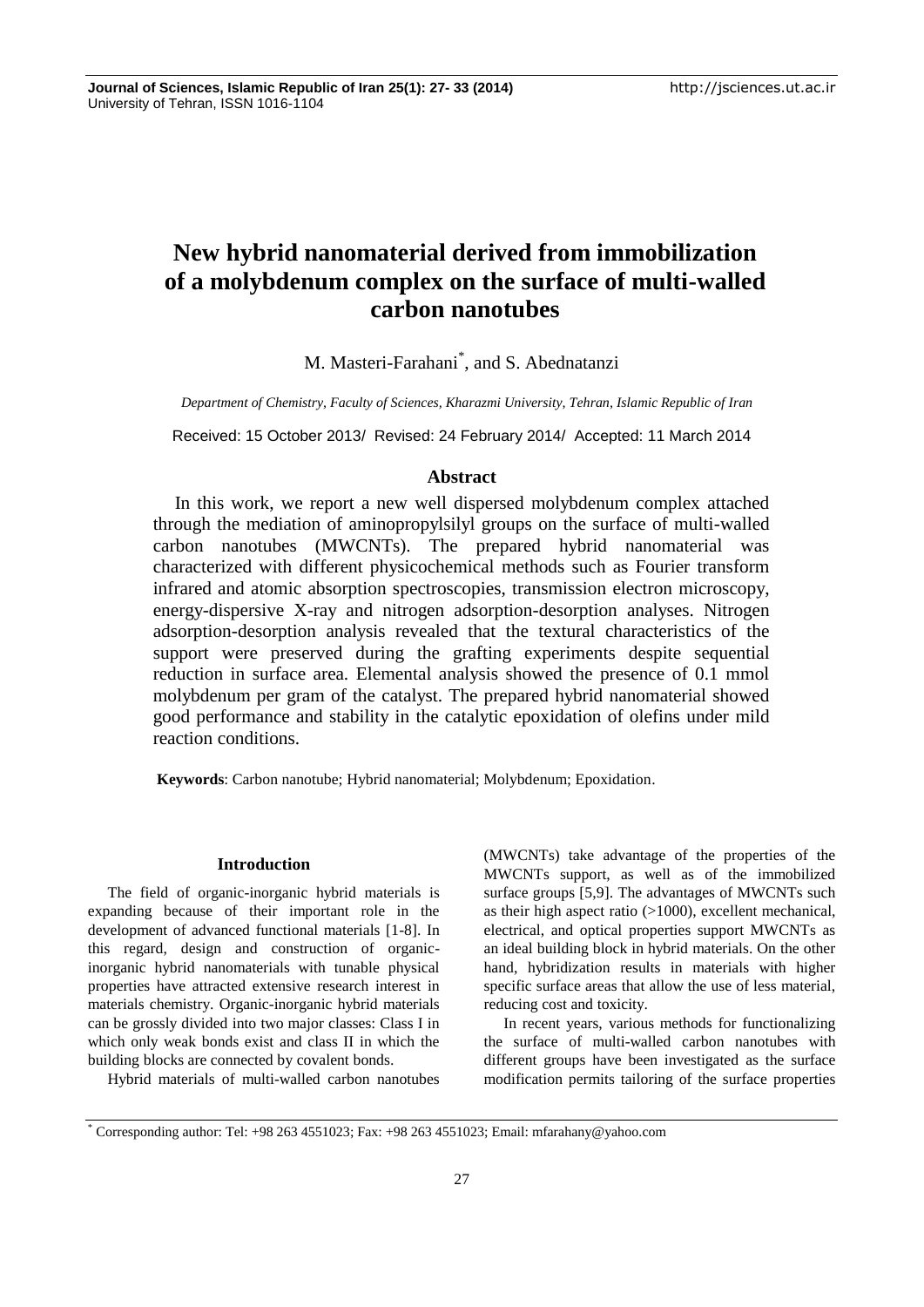for numerous potential applications including catalysis [10-14], enzyme immobilization [15], environmental pollution management [16], chemical sensing [17,18], and electrochemistry [19].

In general, MWCNTs can be functionalized by (a) covalent attachment of chemical groups through bonding to the  $\pi$ -conjugated skeleton of the MWCNTs or (b) noncovalent adsorption of various functional molecules. The most common way for covalent functionalization involves the incorporation of carbonyl and carboxyl groups via an oxidation treatment with a mixture of HNO3/H2SO4. Carboxyl groups may then be reacted with thionyl chloride to give reactive acyl groups which can be used for next attachment of different organic groups and desired species.

Soluble transition metal complexes catalyze various important chemical reactions including C–C bond formation, oxidation reactions, etc [20-22]. However, separation of these homogeneous catalysts from reaction mixture poses a considerable challenge. Immobilization of these complexes to a solid support which is easy to separate and retains the activity of the catalyst would have numerous benefits in terms of process design and environmental factors. Ideas like this have resulted in the great interest in the area of hybrid materials in recent years [4,6].

Although great efforts have been made to immobilize molybdenum complexes on the surface of various supports such as functionalized polymers [23,24], zeolites [25,26], mesoporous molecular sieves [27-31] and silica coated magnetite nanoparticles [32,33], there are little reports in the literature regarding immobilization of molybdenum complexes on the surface of multi walled carbon nanotubes (MWCNTs) [11,34].

Our current interest in the preparation of hybrid materials with potential applications in catalysis of organic reactions [30-33,35] led us to investigate the safe preparation and characterization of MWCNTs hybrid nanomaterial containing molybdenum complex which belongs to the type II of organic-inorganic hybrid materials. Previous works on the functionalization of MWCNTs have the disadvantage of utilizing  $S OCl<sub>2</sub>$ which is a toxic and hazardous reagent. However, our proposed method does not involve the requirement of using such hazardous and toxic reagent and thus is environmentally friendly. The prepared hybrid nanomaterial acts as an active and selective heterogeneous catalyst for the epoxidation of olefins and easily recovered at the end of reaction.

### **Materials and Methods**

MWCNTs were obtained from Plasma Chem GmbH (Berlin, Germany). All other chemicals were purchased from Merck chemical company and used without further purification. MoO<sub>2</sub>(acac)<sub>2</sub> (acac = acetylacetonate) was prepared according to literature method [36].

Elemental analyses were performed by a scanning electron microscope with EDX detector INCA Penta FETx3 and *VARIAN VISTA-MPX ICP-AES atomic absorption spectrometer.* Fourier transform infrared spectra were recorded using Perkin-Elmer Spectrum RXI FT-IR spectrometer, using pellets of the materials diluted with KBr. The transmission electron micrographs of the nanomaterials were recorded using a Philips EM 208 S instrument with an accelerating voltage of 100 kV. *Nitrogen sorption studies were performed at liquid nitrogen temperature (*-196°C*) using Quantachrome Nova 2200, Version 7.11 Analyzer. Before the adsorption experiments the samples were outgassed under vacuum at* 120°C*.* All calculations were performed using the program of Quantachrome Nova 2200e surface area analyzer.

## *Preparation of molybdenum complex-MWCNTs hybrid nanomaterial, Mo-AmpMWCNTs*

The tethering approach for functionalization of MWCNTs and proposed structure of the Mo-AmpMWCNTs hybrid nanomaterial is schematically shown in Figure 1.

In order to generate reactive functional groups, the MWCNTs were refluxed with a 5 mol.dm<sup>-3</sup> nitric acid solution for 24 h, washed with deionized water until pH 6-7 and then dried in vacuum oven at 110°C overnight. The resulting material was further treated with sodium borohydride in methanol to reduce the carbonyl groups and increase the OH surface groups. Aminopropylsilyl modified MWCNTs (AmpMWCNTs) were prepared by the reaction of 2 mmol γ-aminopropyltriethoxy silane with OH surface groups of the resulted MWCNTs in dry toluene for 24 h. Finally, a methanolic solution of  $MoO<sub>2</sub>(acac)<sub>2</sub>$  and AmpMWCNTs was refluxed for 24 h to give Mo-AmpMWCNTs catalyst through Schiff base condensation of acetylacetonate carbonyl groups with amine groups of AmpMWCNTs. The solution was filtered and the precipitate was soxhlet extracted with dichloromethane to remove any residues, and then dried in vacuum oven at 110°C overnight.

# *Catalytic epoxidation of olefins in the presence of Mo-AmpMWCNTs hybrid nanomaterial*

Epoxidation of olefins was carried out in a 25 ml round bottomed flask equipped with a condenser and a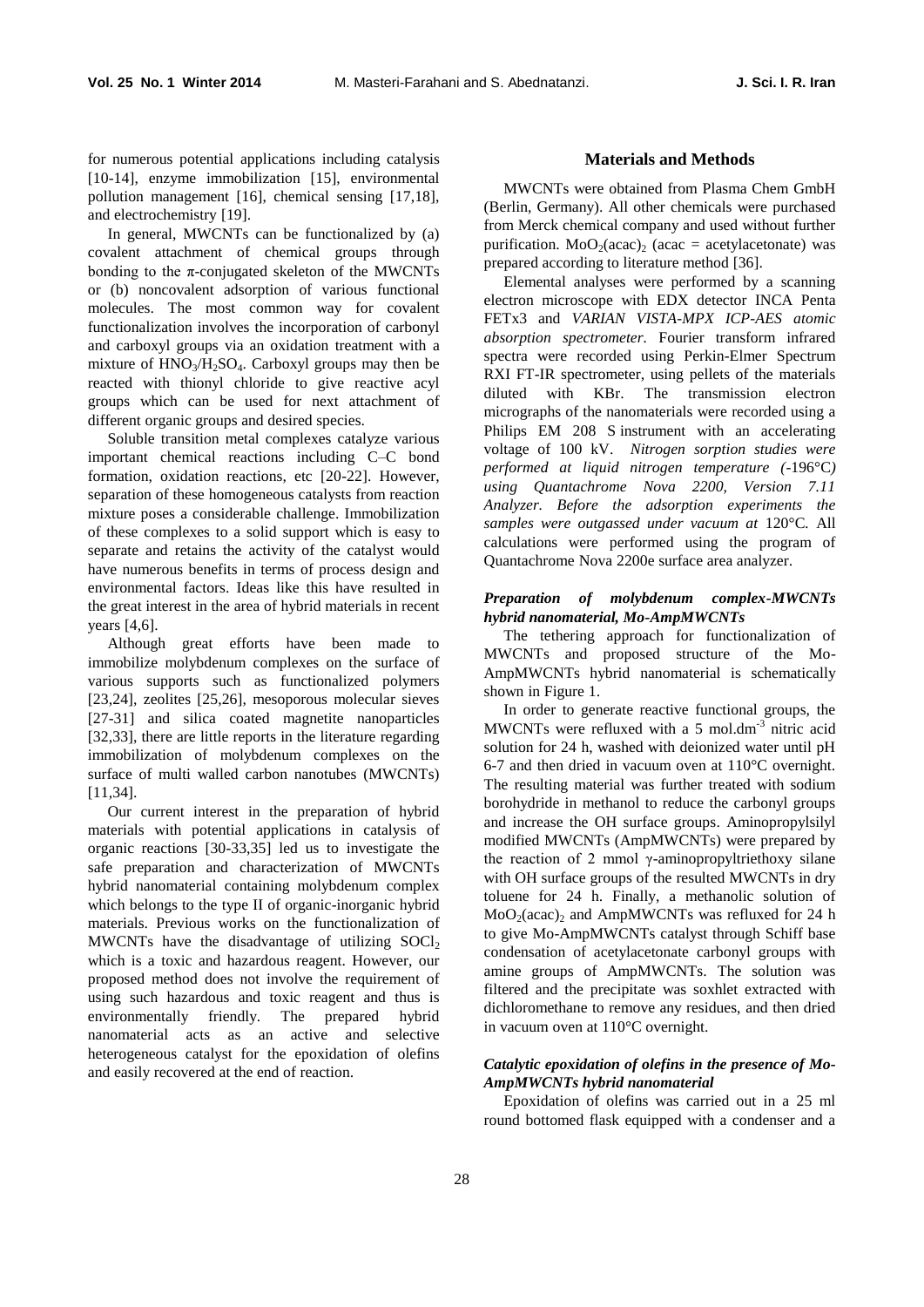

**Figure. 1**. The sequence of events in the preparation of Mo-AmpMWCNTs hybrid nanomaterial.

magnetic stirrer. In a typical procedure, to a mixture of

catalyst (100 mg) and olefin (8 mmol) in chloroform (10 ml) was added oxidant (TBHP, 80% in di-tertiary butyl peroxide,14.4 mmol) under nitrogen atmosphere and the mixture was refluxed for appropriate time. Samples were withdrawn periodically and after dilution with chloroform and cooling were analyzed using a gas chromatograph (HP, Agilent 6890N) equipped with a capillary column (HP-5) and a FID detector. Products were quantified using isooctane (1 g, 8.75 mmol) as internal standard.

#### **Results and Discussion**

# *Characterization of the Mo-AmpMWCNTs hybrid nanomaterial*

In order to confirm the modification of the surface of MWCNTs, the FT-IR spectra of the pristine MWCNTs, AmpMWCNTs, and Mo-AmpMWCNTs materials were obtained and have been shown in Figure 2. The FT-IR spectrum of AmpMWCNTs (Figure 2b) showed the characteristic band of the propyl groups ( $v_{\text{C-H}}$ ) at 2924  $cm<sup>-1</sup>$  as well as a broad band about 1000-1100  $cm<sup>-1</sup>$ assigned to Si-O stretching vibrations which were not present in pristine MWCNTs. The presence of these bands suggested that during the anchoring of aminopropyltrimethoxy silane (APTS), a condensation reaction occurred between the OH surface groups of the oxidized MWCNTs and methoxy groups of APTS to form the stable covalent Si-O-C linkage, leading to the attachment of aminopropyl groups on the surface of MWCNTs. On the other hand, the observation of two adjacent bands at 900 and 950  $cm^{-1}$  in the FT-IR



**Figure. 2**. FT-IR spectra of (a) pristine MWCNTs, (b) AmpMWCNTs, and (c) Mo-AmpMWCNTs hybrid nanomaterial.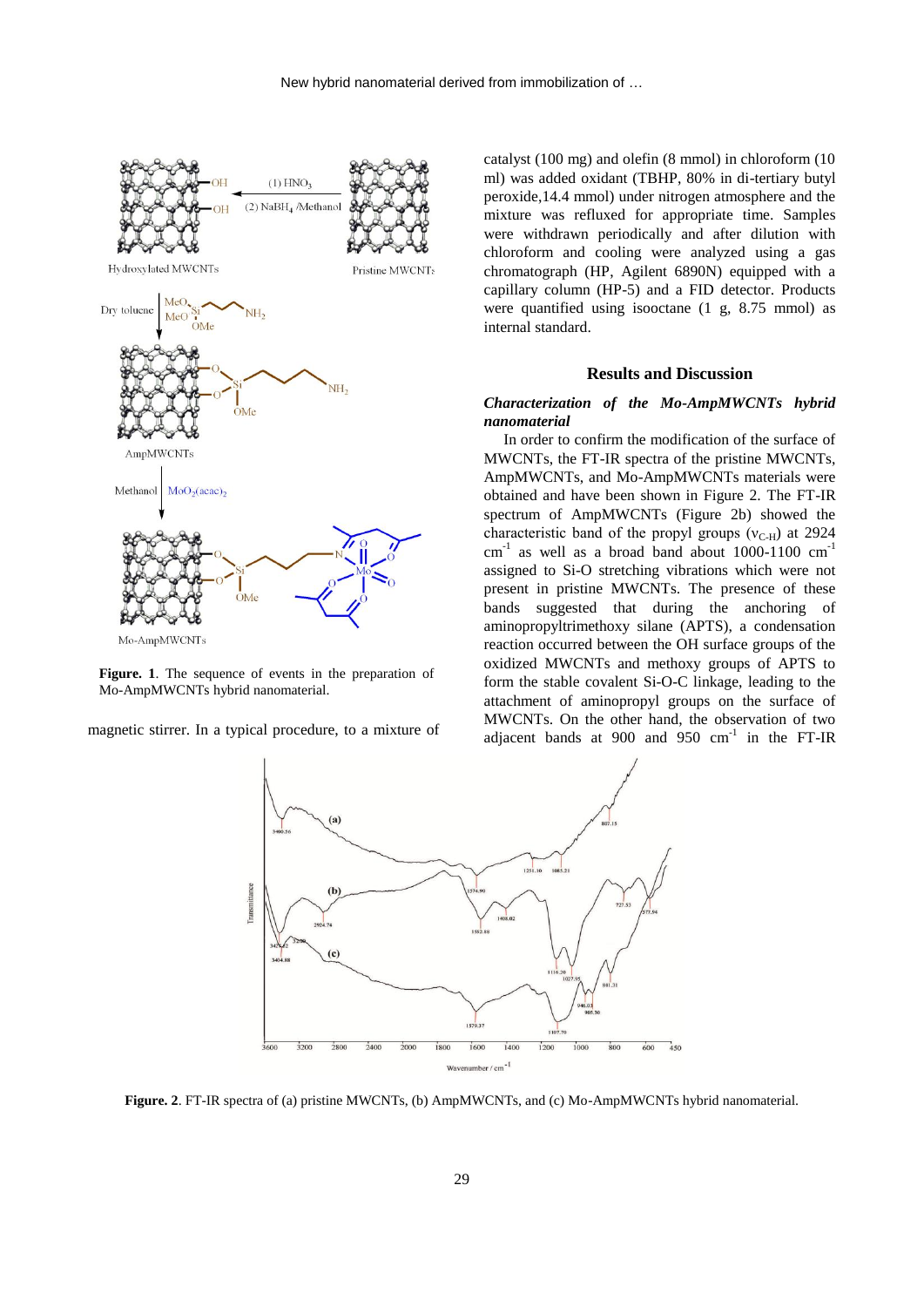

**Figure. 3**. EDX spectrum of the prepared Mo-AmpMWCNTs hybrid nanomaterial.

spectrum of Mo-AmpMWCNTs (Figure 2c) proved the existence of  $cis-MoO<sub>2</sub>$  groups [37] and successful tethering of the molybdenum complex to the surface of MWCNTs.

The surface chemical composition of the prepared hybrid nanomaterial was determined by energy



**Figure. 4**. Nitrogen sorption isotherms of (a) pristine MWCNTs and (b) Mo-AmpMWCNTs hybrid nanomaterial.

dispersive X-ray (EDX) analysis (Figure 3) which revealed the existence of 0.1 mmol.g<sup>-1</sup> molybdenum in the Mo-AmpMWCNTs.

The textural properties of the MWCNTs and Mo-AmpMWCNTs were examined by means of nitrogen sorption analysis. The adsorption-desorption isotherms of  $N_2$  at -196°C for both nanomaterials (Figure 4) are of type II and show hysteresis loops which indicate the presence of mesoporosity in these nanomaterials. The observed porosity may be due to aggregated pores formed by interaction of isolated MWCNTs. An important feature of MWCNTs is their aggregation due to van der Waals forces into stable bundles in which the axes of individual MWCNTs are parallel to one another. Both MWCNTs and Mo-AmpMWCNTs nanomaterials show no microporosity, as calculated by t-method. Pore



**Figure. 5**. TEM image of the Mo-AmpMWCNTs hybrid nanomaterial.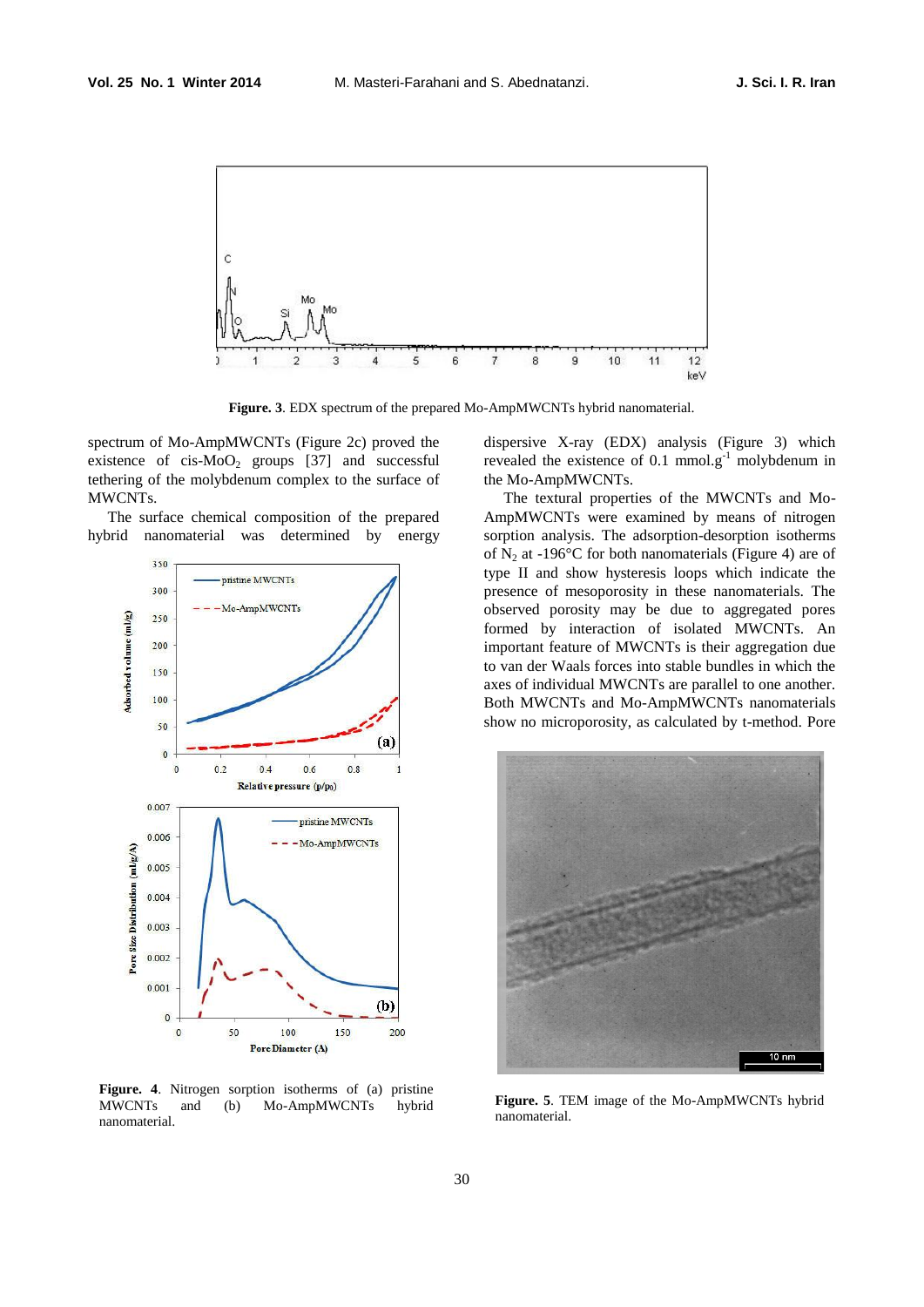**Table 1**. Texture parameters of samples taken from nitrogen sorption studies

| Sample          | $-1$<br>$\sim$<br>$\mathbf{p}_{\text{BET}}$<br>- ш | $\alpha$<br>'ml.e<br>$\sqrt{ }$ | Pore diameter<br>'nm |
|-----------------|----------------------------------------------------|---------------------------------|----------------------|
| Pristine MWCNTs | 283                                                | ).50                            | o.c                  |
| Mo-AmpMWCNTs    |                                                    |                                 | ر. ر                 |

<sup>a</sup> Total pore volume at  $p/p_0 = 0.98$ .

<sup>b</sup> Calculated based on the desorption isotherm branch using the BJH method.

**Table 2.** Results of catalytic epoxidation of some olefins with TBHP in presence of Mo-AmpMWCNTs hybrid nanomaterial.

| Entry          | olefin                         | Time (h) | Conversion (%) | Selectivity <sup>a</sup> $(\%)$ |
|----------------|--------------------------------|----------|----------------|---------------------------------|
|                | 3-Methyl-2-butene-1-ol         | 8        | 99             | >99                             |
| $2^b$          | $3-Methyl-2-butene-1-ol(1st)$  | 8        | 97             | >99                             |
| 3 <sup>b</sup> | 3-Methyl-2-butene-1-ol $(2nd)$ |          | 98             | >99                             |
| $4^{\circ}$    | 3-Methyl-2-butene-1-ol         |          | 11             | 51                              |
|                | Trans-2-hexene-1-ol            |          | 78             | >99                             |
| 6              | 1-Octene-3-ol                  |          | 61             | >99                             |
|                | Cyclooctene                    |          | 92             | >99                             |
| 8              | Cyclohexene                    |          | 89             | 98                              |
|                | 1-Hexene                       |          | 52             | >99                             |

Reaction conditions: catalyst (100 mg), olefin (8 mmol), TBHP (1.6 ml, 14.4 mmol), refluxing chlorofom (10 ml).

a Selectivity toward the formation of corresponding epoxide.

<sup>b</sup> Catalytic test with first and second recovered catalyst.

<sup>c</sup> Reaction was carried out without catalyst.

size distributions of MWCNTs and Mo-AmpMWCNTs are obtained from the desorption branch of the isotherms using the Barrett, Joyner and Halenda (BJH) method [38] and are shown in Figure 4. Both materials show similar bimodal pore size distributions with maxima indicating the presence of mesopores.

On the basis of the nitrogen sorption studies of the Mo-AmpMWCNTs hybrid nanomaterial we can reveal the location of the molybdenum complex on the surface of MWCNTs. As can be seen in Figure 4, there is no significant difference in the adsorption type of  $N_2$  in the Mo-AmpMWCNTs with respect to the original MWCNTs support and the final nanomaterial shows similar textural properties with the support. It means that the molybdenum complex is introduced to the external surface of MWCNTs rather than inside the channels. If the complex is located inside the channels, the pore blockage results in significant difference between sorption isotherms of both nanomaterials.

The texture parameters of MWCNTs and Mo-AmpMWCNTs are collected in Table 1. Determination of total surface area is commonly based on the BET theory of multilayer adsorption with the relative pressure  $(p/p_0)$  in range of 0.05–0.30. In comparison with pristine MWCNTs, the Mo-AmpMWCNTs shows a decrease of specific surface area due to incorporation of molybdenum complex on the external surface of MWCNTs.

The total pore volume is directly calculated from the volume of nitrogen held at the highest relative pressure  $(p/p_0 = 0.98)$ , using 0.8081 g.cm<sup>-3</sup> for the density of N<sub>2</sub> in its normal liquid state. As can be seen, the total pore volume is decreased with immobilization of molybdenum complex on the surface of MWCNTs.

Figure 5 shows a typical TEM image of Mo-AmpMWCNTs in which a nanotube can be observed. This image reveals that the walls of the nanotubes are constructed by layers of graphite-like platelets and the inner and outer diameters of the nanotube is 4 and 7 nm, respectively.

# *Catalytic epoxidation of olefins in the presence of Mo-AmpMWCNTs hybrid nanomaterial*

The catalytic activity of the Mo-AmpMWCNTs hybrid nanomaterial was then evaluated in the epoxidation of some olefins and allyl alcohols with TBHP and the results are shown in Table 2. We have included the results of epoxidation in the absence of the catalyst in order to clear up the catalytic effect of the prepared Mo-AmpMWCNTs. It is evident that the Mo-AmpMWCNTs acts as an active and selective catalyst in the epoxidation of olefins using tertbutylhydroperoxide. It is worth noting that the Mo-AmpMWCNTs nanomaterial has comparable catalytic activity to our previous heterogeneous catalysts anchored onto the large surface area MCM-41, using similar functionalization method [30]. So, it can be concluded that increasing the hydrophobic nature of the support increases the activity and selectivity toward the formation of epoxides. Furthermore, diffusion limitations can be avoided, as all of the molybdenum active sites are located on the external surface area of MWCNTs.

The recyclability of Mo-AmpMWCNTs in the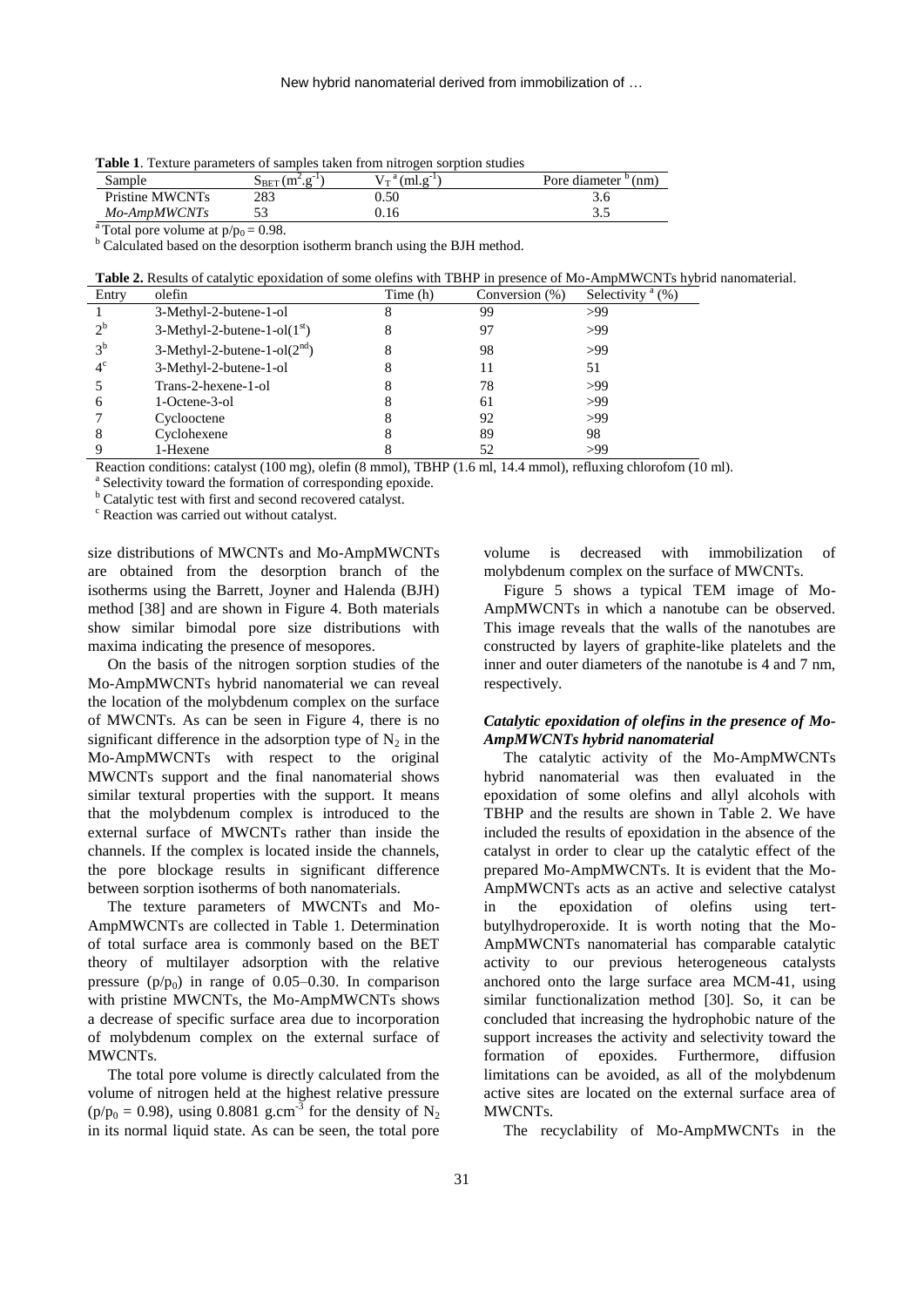catalytic epoxidation was then examined using 3 methyl-2-butene-1-ol as the substrate. After each run, the catalyst was collected by centrifugation and after washing with dichloromethane, the recovered catalyst was used directly for the next run. The recovered Mo-AmpMWCNTs maintained similar activity after 2 cycles. Elemental analysis indicated no decrease of molybdenum content of the catalyst. Altogether, these results suggest that Mo-AmpMWCNTs is quite stable under the reaction conditions.

In summary, we have developed safely prepared covalently attached cis-dioxomolybdenum complex on the surface of MWCNTs as a new hybrid nanomaterial.

Chemical oxidation of MWCNTs followed by reduction with NaBH<sub>4</sub> resulted in hydroxylated<br>MWCNTs. Next modifications with Next modifications with aminopropyltriethoxy silane and  $MoO<sub>2</sub>(acac)<sub>2</sub>$  produced<br>Mo-AmpMWCNTs hybrid nanomaterial. Mo-AmpMWCNTs hybrid nanomaterial. Physicochemical characterization of the product confirmed the formation of covalent bonds and successful tethering of molybdenum complex to the surface of MWCNTs. The prepared hybrid nanomaterial was found to be efficient as a heterogeneous catalyst in the selective epoxidation of olefins with TBHP as oxidant.

# **References**

- 1. Kickelbick G., Hybrid Materials. Synthesis, Characterization, and Applications, ed. G. Kickelbick, Wiley-VCH, Weinheim, (2007).
- 2. Hoffmann F., Cornelius M., Morell J., Froba M., Silica-Based Mesoporous Organic–Inorganic Hybrid Materials, *Angew. Chem. Int. Ed*. **45**: 3216–3251 (2006).
- 3. Sanchez C., Julian B., Belleville P., Popall M., Applications of hybrid organic–inorganic nanocomposites, *J. Mater. Chem*. **15:** 3559–3592 (2005).
- 4. Valkenberg M.H., Holderich W.F., Preparation and use of hybrid organic–inorganic catalysts, *Catal. Rev*. **44**: 321– 374 (2002).
- 5. Eder D., Carbon Nanotube-Inorganic Hybrids, *Chem. Rev*. **110**: 1348–1385 (2010).
- 6. Moreau J.J.E., Man M.W.C., The design of selective catalysts from hybrid silica-based materials, *Coord. Chem. Rev.* **178-180**: 1073-1084 (1998).
- 7. Cerveau G., Corriu R.J.P., Framery E., Nanostructured Organic Inorganic Hybrid Materials: Kinetic Control of the Texture, *Chem. Mater*. **13**: 3373-3388 (2001).
- 8. Ashby M.F., Brechet Y.J.M., Designing hybrid materials, *Acta Mater*. **51**: 5801–5821 (2003).
- 9. Sun Y.P., Fu K., Lin Y., Huang W., Functionalized Carbon Nanotubes: Properties and Applications, *Acc. Chem. Res.* **35:** 1096-1104 (2002).
- 10. Salavati-Niasari M., Bazarganipour M., Covalent functionalization of multi-wall carbon nanotubes

(MWNTs) by nickel (II) Schiff-base complex: Synthesis, characterization and liquid phase oxidation of phenol with hydrogen peroxide, *Appl. Surface Sci.* **255**: 2963–2970 (2008).

- 11. Moghadam M., Tangestaninejad S., Mirkhani V., Mohammadpoor-Baltork I., Mirjafari A., Mirbagheri N.S., *J. Mol. Catal. A: Chem*. **329:** 44–49 (2010).
- 12. Salavati-Niasari M., Badiei A.R., Saberyan K., Oxovanadium (IV) salophen complex covalently anchored to multi-wall carbon (MWNTs) as heterogeneous catalyst for oxidation of cyclooctene, *Chem. Eng. J.* **173:** 651–658 (2011).
- 13. Baleizao C., Gigante B., Garcia H., Corma A., Vanadyl salen complexes covalently anchored to single-wall carbon nanotubes as heterogeneous catalysts for the cyanosilylation of aldehydes, *J. Catal.* **221:** 77–84 (2004).
- 14. Lemus-Yegres L., Such-Basanez I., Salinas-Martinez de Lecea C., Serp P., Roman-Martinez M.C., Exploiting the surface–OH groups on activated carbons and carbon nanotubes for the immobilization of a Rh complex, *Carbon* **44:** 587–610 (2006).
- 15. Feng W., Ji P., Enzymes immobilized on carbon nanotubes, *Biotech. Adv*. **29:** 889–895 (2011).
- 16. Ren X., Chen C., Nagatsu M., Wang X., Carbon nanotubes as adsorbents in environmental pollution management: A review, *Chem. Eng. J.* **170:** 395–410 (2011).
- 17. Jacobs C.B., Peairs M.J., Venton, B.J., Review: Carbon nanotube based electrochemical sensors for biomolecules, *Anal. Chim. Acta* **662:** 105–127 (2010).
- 18. Li J., Lu Y., Ye Q., Cinke M., Han J., Meyyappan M., Carbon Nanotube Sensors for Gas and Organic Vapor Detection, *Nano Lett.* **3:** 929-933 (2003).
- 19. Agui L., Yanez-Sedeno P., Pingarron J.M., Role of carbon nanotubes in electroanalytical chemistry: A review, *Anal. Chim. Acta* **622:** 11-47 (2008).
- 20. Sheldon R.A., Kochi J.K., *Metal-Catalyzed Oxidation of Organic Compounds*, Academic Press, New York, 1981.
- 21. Parshall, G.W., Itel S.D., *Homogeneous Catalysis: The Application and Chemistry of Catalysis by Transition metal complexes*, 2nd ed., Wiley-Interscience, New York, 1992.
- 22. Jorgensen K.A., Transition-Metal-Catalysed Epoxidations, *Chem. Rev.* **89:** 431-458 (1989).
- 23. Kotov St.V., Boneva St., Kolev Ts., Some molybdenumcontaining chelating ion-exchange resins (polyampholites) as catalysts for the epoxidation of alkenes by organic hydroperoxides, *J. Mol. Catal. A: Chem.* **154**: 121–129 (2000).
- 24. Miller M.M., Sherrington D.C., Alkene Epoxidations Catalyzed by Mo(VI) Supported on Imidazole-Containing Polymers: I. Synthesis, Characterization, and Activity of Catalysts in the Epoxidation of Cyclohexene, *J. Catal.* **152:** 368-376 (1995).
- 25. Antinollo A., Canizares P., Carillo-Hermosilla F., A grafted methane partial oxidation catalyst from MoO<sup>2</sup> (acac)<sup>2</sup> and HZSM-5 zeolite, *Appl. Catal. A: Gen.* **193:** 139-146 (2000).
- 26. Kumar Rana R., Viswanathan B., Mo incorporation in MCM 41 type zeolite, *Catal. Lett.* **52:** 25-29 (1998).
- 27. Jia M., Thiel W.R., Oxodiperoxo Molybdenum Modified Mesoporous MCM-41 Materials Modified with Oxodiperoxo Molybdenum Complexes: Efficient Catalysts